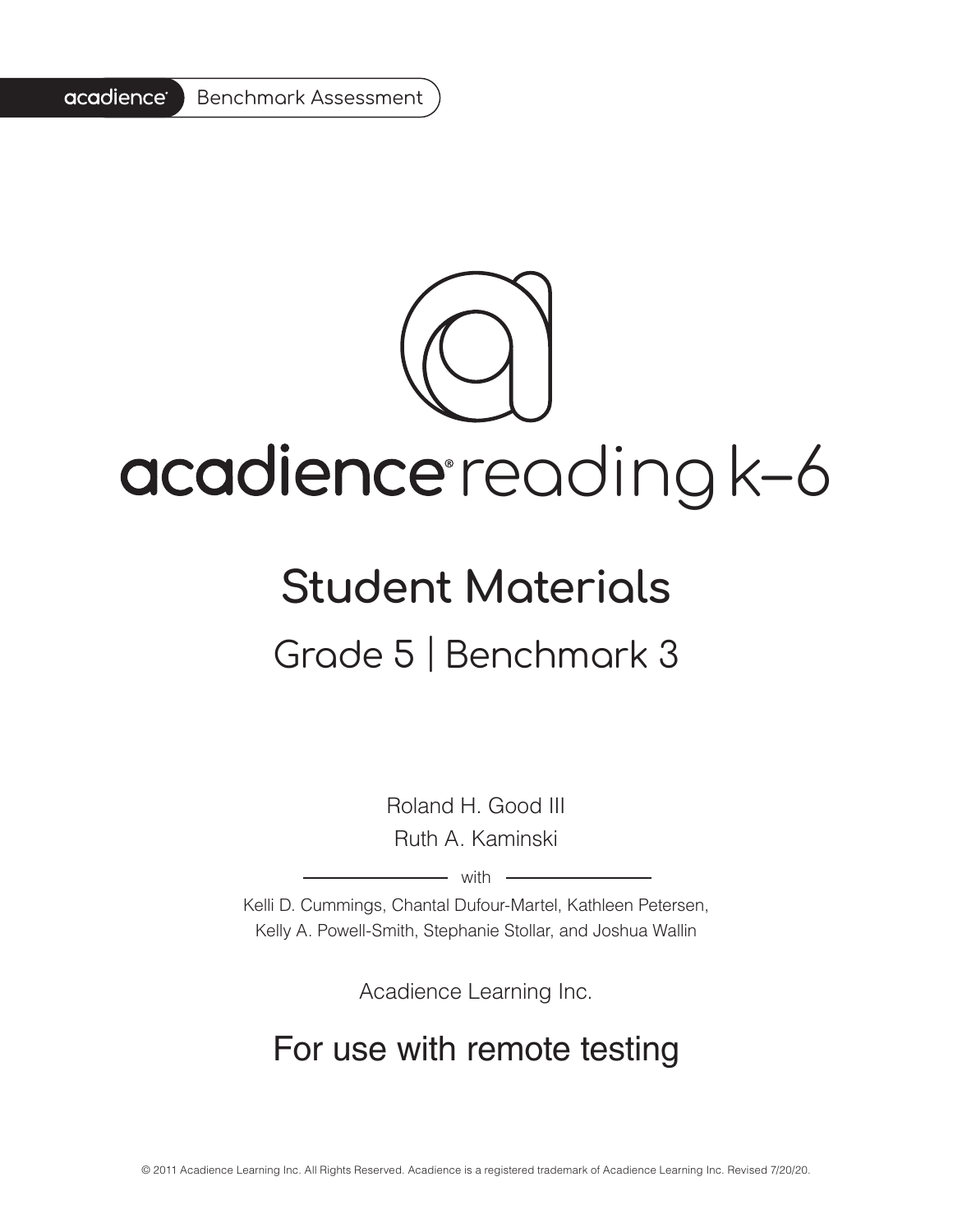#### **Build a Thermometer**

If you walk outside on a summer day, you will usually feel warm. However, if you walk outside in the wintertime, you will usually feel much colder. How could you find out the exact temperature? You could use a thermometer, which is a tool that measures temperature.

To better understand how a thermometer works, you can construct your own. Begin by filling a small soda bottle with cold water. Make sure the bottle is filled to the brim. Next, add four drops of food coloring to the water to make it more visible.

Make a ball of modeling clay that is large enough to form a stopper for the bottle. Flatten the clay to create a long thin ribbon, and wrap it around the middle of a straw.

Position the straw in the bottle so the clay forms a stopper at the top of the bottle with the straw through the middle of the clay. Carefully seal the bottle with the clay without pinching to ensure the straw remains completely open. To prevent water from escaping, confirm that there are no holes or cracks in the clay. You will notice that half of the straw is submerged in the water, while the other half is outside the bottle. Gently force the clay plug into the top of the bottle until the level of the water moves up into the straw above the bottle.

Now it is time to utilize your bottle thermometer to measure temperature. Place it in a larger bottle that is filled with hot water. Every two minutes for the next ten minutes, take a reading by marking the straw water line. Use a ruler to calculate the difference between each mark and the original water mark.

Next, fill the larger bottle with cold water and ice. Place your bottle thermometer into the icy water. Take the same kinds of measurements that you did with the hot water, and compare your results.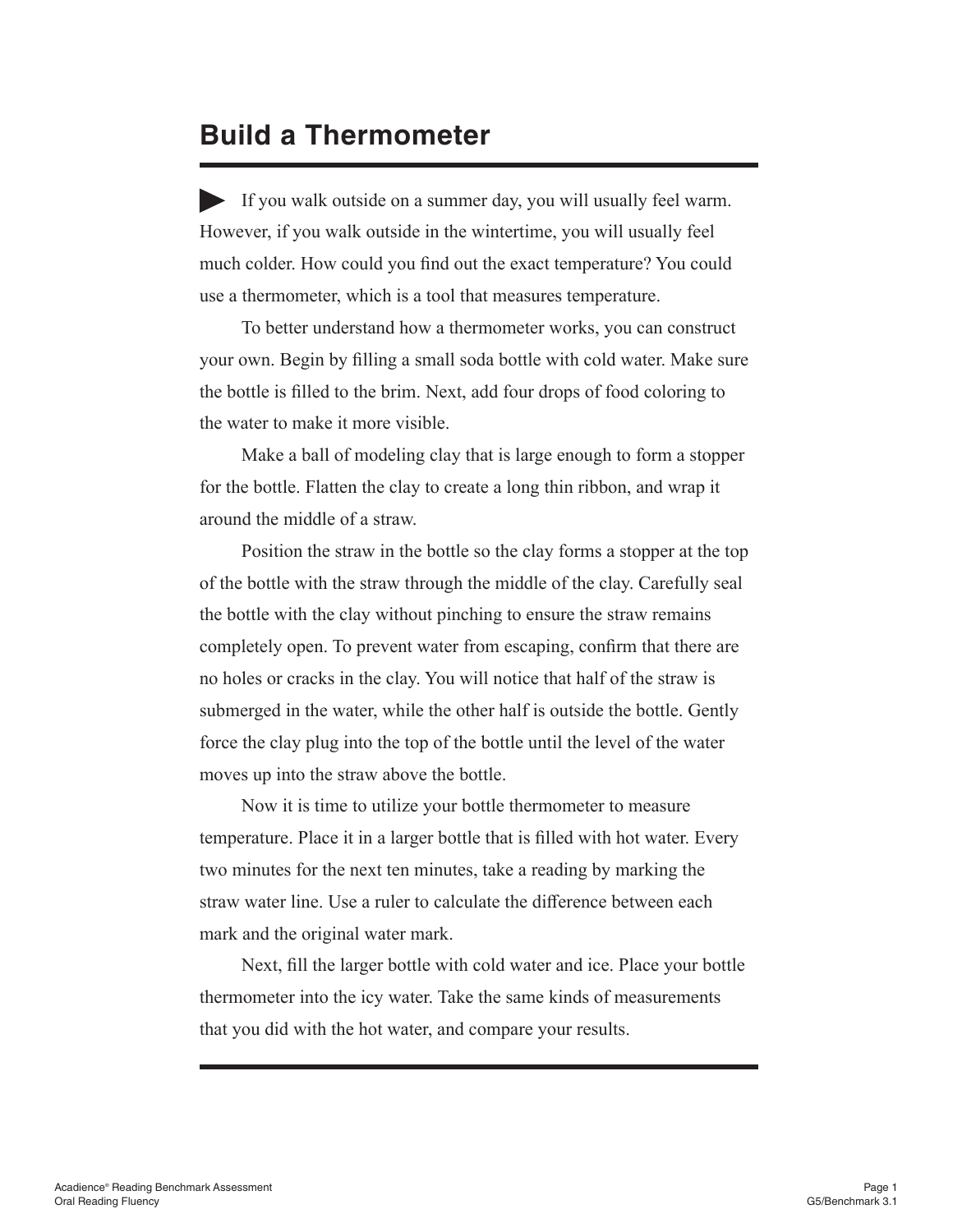#### **How Kangaroo Got Her Pouch**

On a lovely sunny day, a mother and her youngest son were taking a relaxing walk through the outback. Suddenly, Mother Kangaroo lost sight of her offspring, and she started searching for him. She peered under some bushes and in the emerald grass.

Joey suddenly bounded up and shouted that he was right behind her. Mother was startled and leaped into the air. The young kangaroo apologized for surprising her.

The two ambled along on their journey, pausing after a while to munch on some delicious grass. When Mother glanced up, she was alarmed to see that Joey had vanished again. She started searching, but, instead of finding her son, she discovered her old friend Wombat. They greeted each other, and Mother said, "My rascal son has wandered off again. Did you happen to see him?"

Wombat said that he was very sorry to see her distressed, but he had not seen the youngster. He did, however, have a suggestion she could consider. "I am extremely thirsty," he said, "so why don't you help me search for water, and then when I'm refreshed we can search together for your meandering son." Mother agreed to the arrangement, and then shielded her eyes from the sun and peered into the distance. She was much taller than Wombat, so she could see over the grass. Before long, Mother saw a pool of sparkling water, so she had Wombat grab her tail, and she led him to the water.

As Wombat took a drink of the cool water, Joey came bounding up to his mom. She shook her head ruefully at her playful son. Wombat decided he should do something to help Mother so she would not have to keep searching for Joey. He created a pouch out of blades of grass, and then he tied it around Mother's waist. As soon as Mother opened the pouch, Joey jumped inside it. Mother thanked her friend for the inventive solution. Since that time, Mother Kangaroo always wears her pouch so she does not have to go searching for Joey.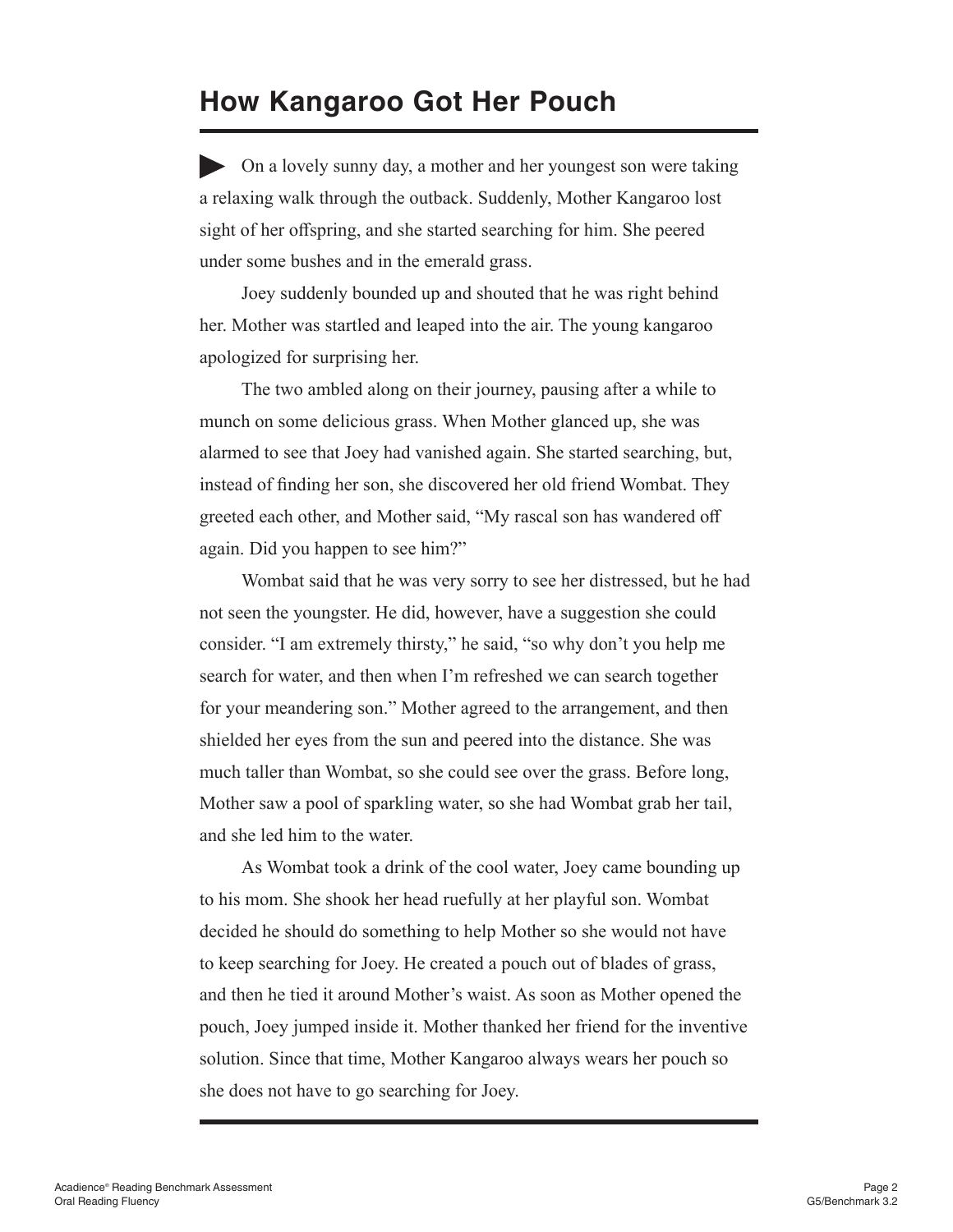#### **An Amazing City**

Every day, tourists flock to see special places around the world. One place that is special because it is so old is the site of the ruins of an ancient city in Mexico.

The Mayan people built this ancient city more than one thousand years ago. The site covers four square miles. The structures that were left behind show that this community was once thriving. Many scientists have come to this location and tried to solve the mysteries of the city. They have excavated the ruins and carefully restored as much as they could.

One question that is still unanswered is why there are two styles of architecture in the city. Some buildings look like ones found in other Mayan cities. However, other buildings, such as the pyramid, temple, and ball court, have a different design. They look like structures built by a group of people called the Toltecs. One theory is that the Toltecs took over the city. Another theory is that the Maya learned about the Toltecs' style by trading with them. If the Maya liked the buildings they saw, they might have tried to imitate them.

The pyramid at this site has been completely restored on two of its four sides. It towers over the other buildings. Visitors climb ninety-one steps to reach the top platform for a grand view of this amazing place. The total number of steps on all sides of the building adds up to three hundred and sixty-five, which means there is one step for every day in the year. At the top of the pyramid, there is a temple. Inside, there is a statue of a jaguar that is painted red and has green eyes.

The pyramid attracts the most visitors at the autumn and spring equinoxes. On those days, the sun on the stairs casts a shadow that looks like a giant feathered serpent. As the sun moves through the sky, the snake appears to slither down the sides of the pyramid. Thousands of tourists watch as the shadow of the ancient figure returns to its home.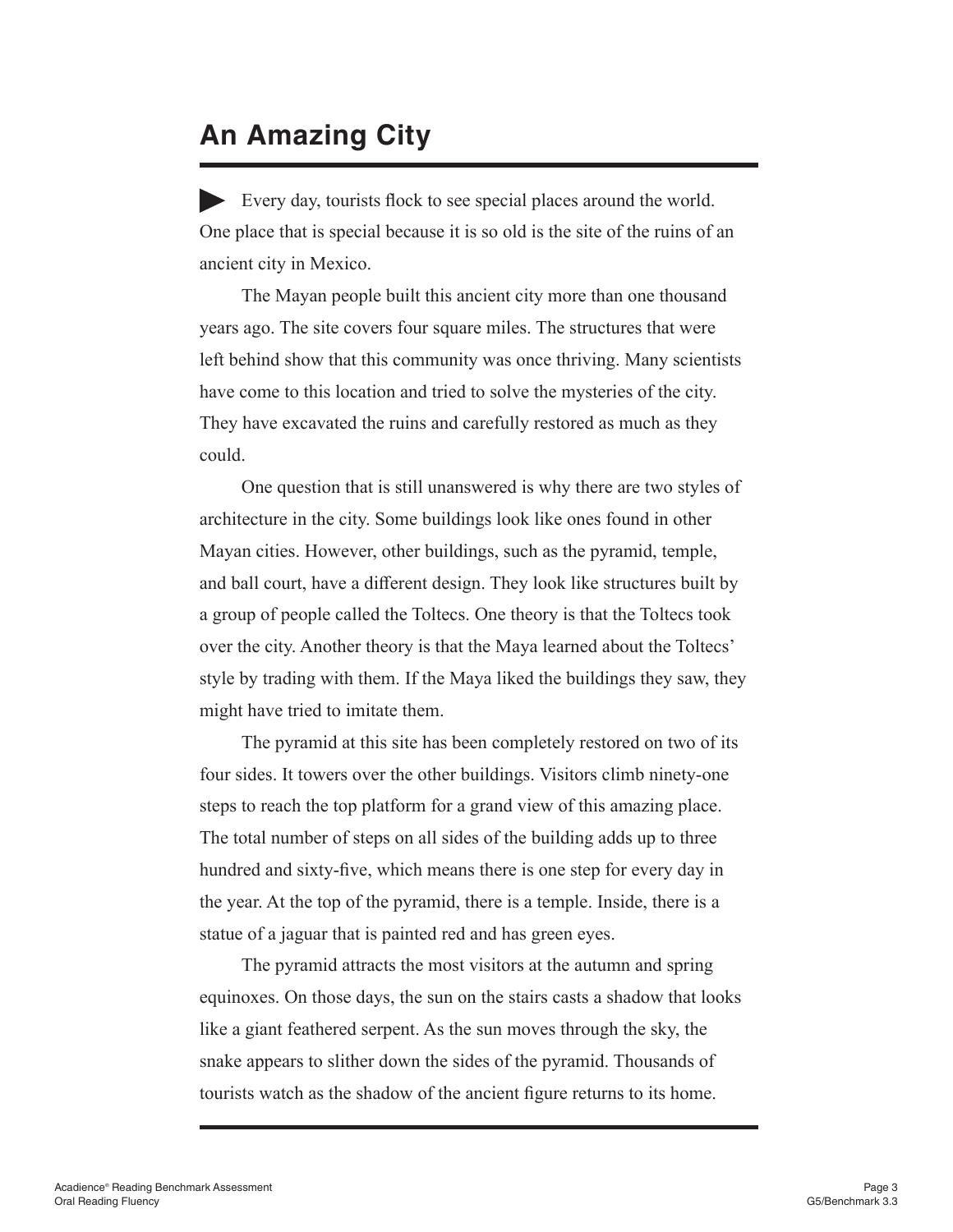#### acadience® Benchmark Assessment

# **3**

F

Name: \_\_\_\_\_\_\_\_\_\_\_\_\_\_\_\_\_\_\_\_\_\_\_\_\_\_\_\_\_\_\_\_\_\_\_\_\_\_\_\_\_\_\_\_\_\_\_\_\_\_\_\_\_\_\_\_\_\_\_\_\_\_\_\_\_\_\_\_\_\_\_\_\_\_\_\_\_\_\_\_\_\_\_\_\_\_\_\_\_\_\_\_\_\_\_\_\_\_\_\_\_\_\_

#### Practice 1

| After playing in the dirt, Sam went   summer   to wash her hands. | home<br>was |  |
|-------------------------------------------------------------------|-------------|--|
|                                                                   |             |  |

#### Practice 2

| On her way home, she   sleep | chair<br>saw | an ice cream truck. |
|------------------------------|--------------|---------------------|
|------------------------------|--------------|---------------------|

|    | <b>STOP</b> |
|----|-------------|
| C: |             |
| Ŀ. |             |

| G5/Benchmark 3 |  |
|----------------|--|

**AS:** \_\_\_\_\_\_\_\_\_\_\_\_\_\_\_\_\_\_\_\_\_\_\_\_\_\_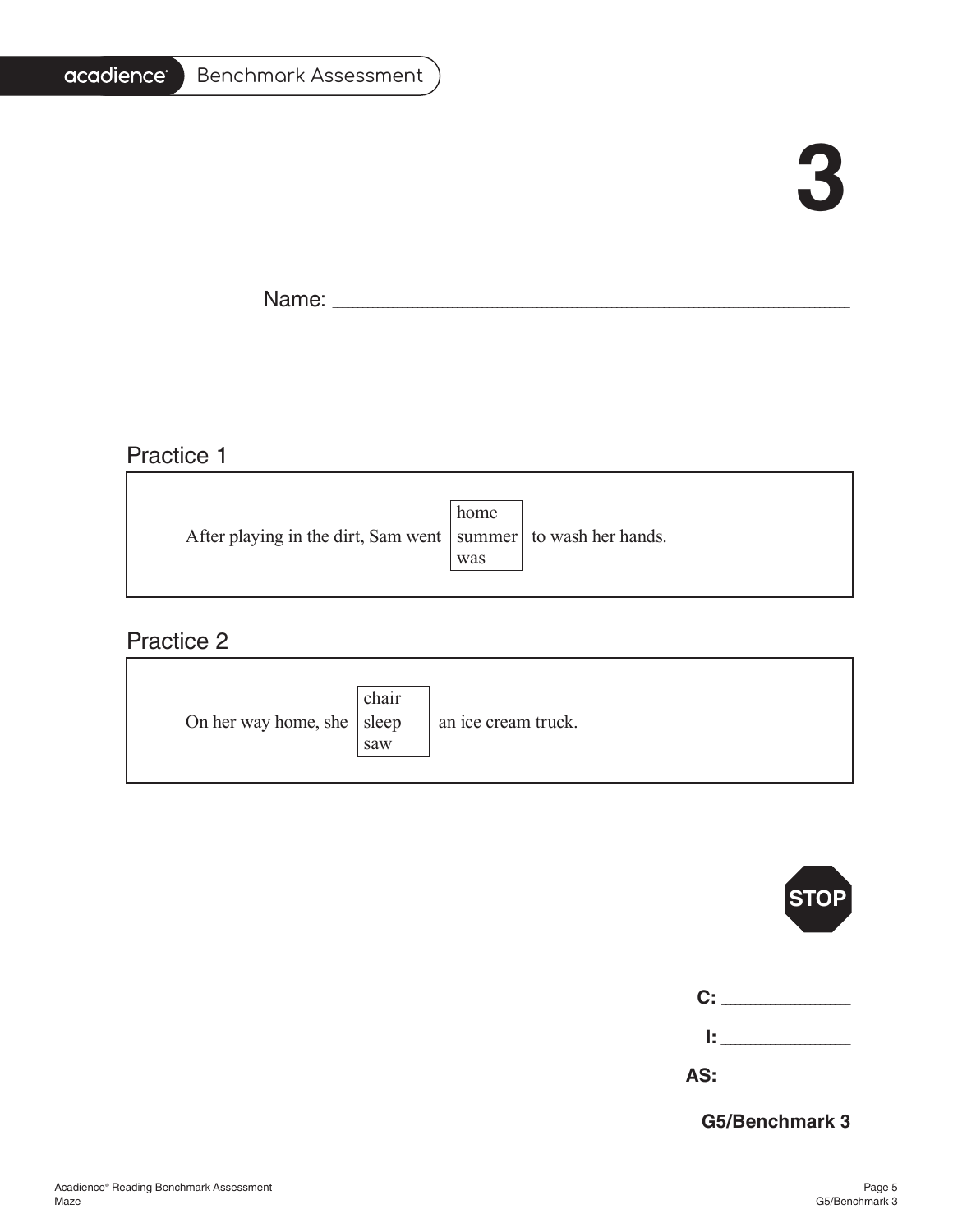#### Making Music

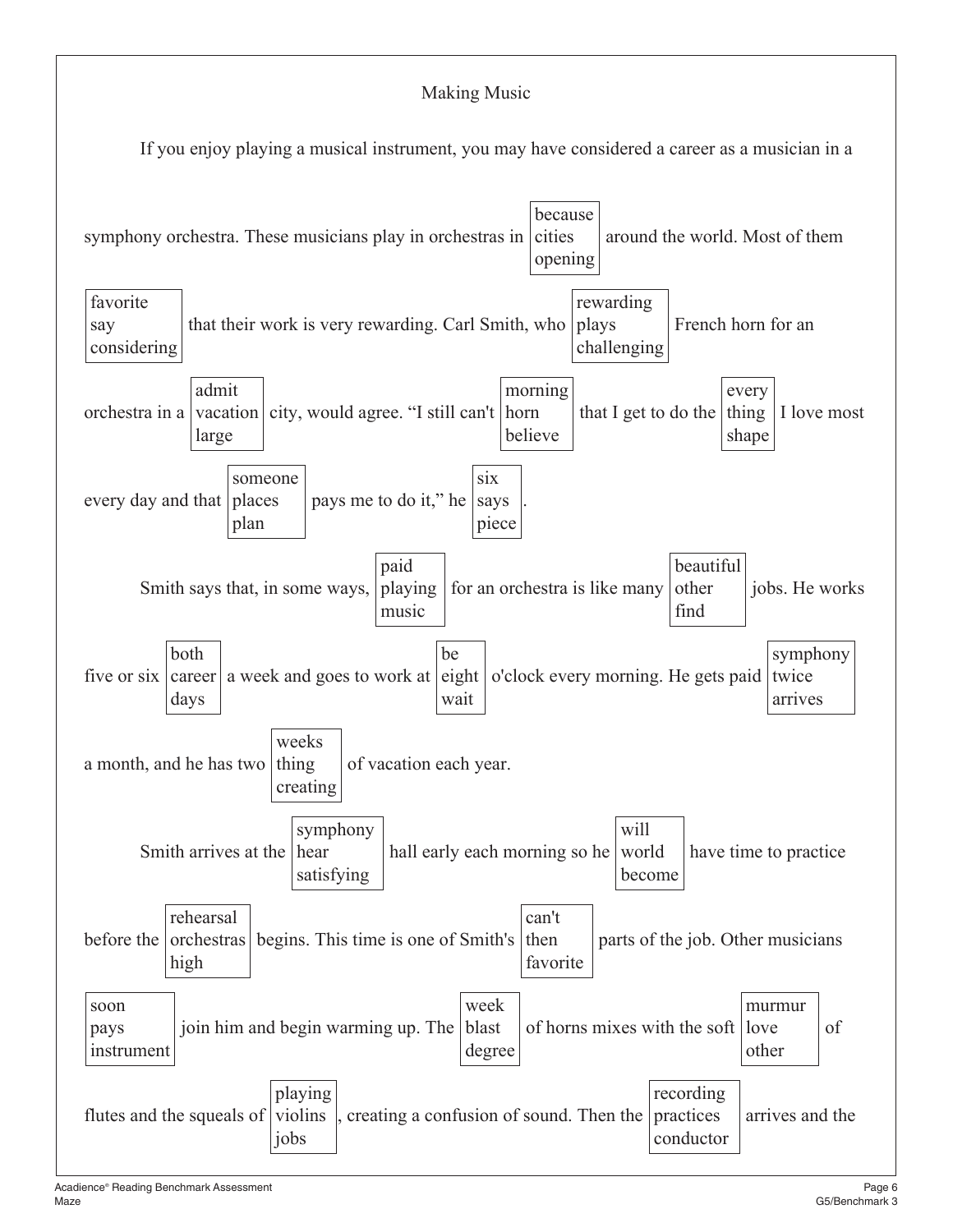